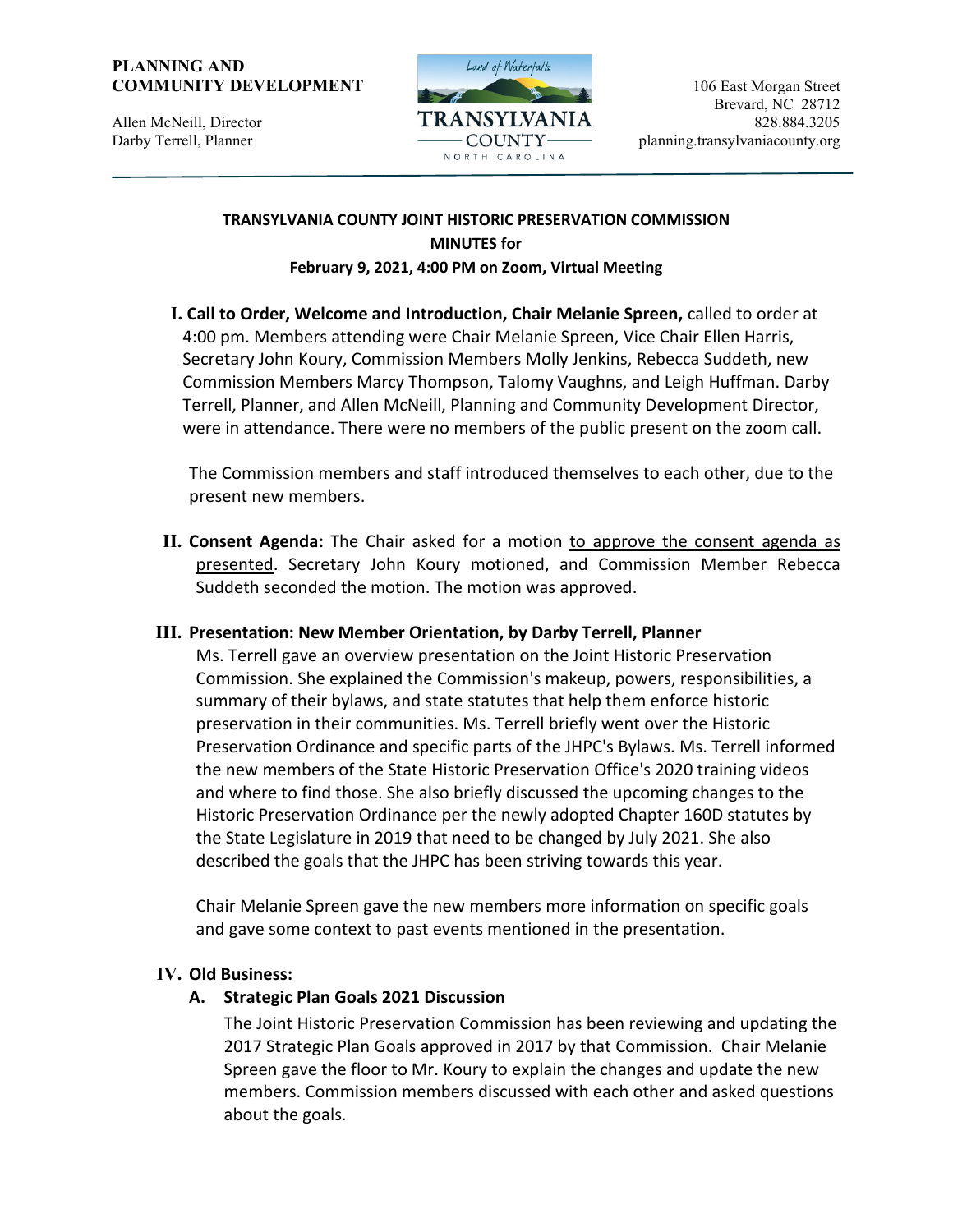After some discussion, there was a motion "that this document the 2021 Strategic Plan Goals to be adopted" by Vice Chair Ellen Harris, and a second by Mrs. Jenkins. The motion was approved unanimously by the Commission.

### **B. Discussion on SHPO Presentation**

The Joint Historic Preservation Commission received a presentation from the SHPO representative at the last meeting on January 12, 2021. Staff wanted to provide time for the February meeting to allow members to discuss what they heard and if they would like to take any actions based on the information they received. The Commission members spent time discussing the last meeting presentation by Mrs. Kristy Brantley. The Chair instructed staff to include an item on the next agenda to discuss the Joint Historic Preservation Commission members' standards when looking at an application for a Local Landmark Designation.

#### **IV. New Business**

### **A. Downtown Walking Tour Brochure Discussion**

The Chair asked for this discussion to be added to the upcoming agenda to discuss expanding the Downtown Walking Tour brochure or possibly creating a driving tour brochure for all of Transylvania County. Due to time, the Chair asked for this discussion to be taken up at the next meeting. The Chair asked staff to include a discussion item on next month's agenda that would revolve around May, National Preservation Month. The Chair would like the JHPC to discuss possible safe events or activities it could sponsor or hold in May.

### **B. Staff Report**

Ms. Terrell informed the Commission that there is still one (1) vacancy on the board, which is Ms. Vera Taylor's term. Ms. Trisha Hogan, the Clerk to the Board of Commissioners, informed staff that to fill this term, the person must be a resident of Pisgah Forest. Ms. Terrell also informed the Commission that there would be a new Administrative Assistant Specialist IV for the department starting her first day next week. The Planning Department is happy to welcome her to the team and is looking forward to contributing to the department.

# **V. Public and Board Member Comments**

There were no Public comments given.

Chair Melanie Spreen- The Chair informed the Commission about the upcoming City of Brevard meeting over zoom that will look at the Downtown Master Plan and Streetscape. Ms. Spreen work as a consultant for the City of Brevard. She will be there in a professional fashion. Ms. Spreen asked Darby and Allen if they received the